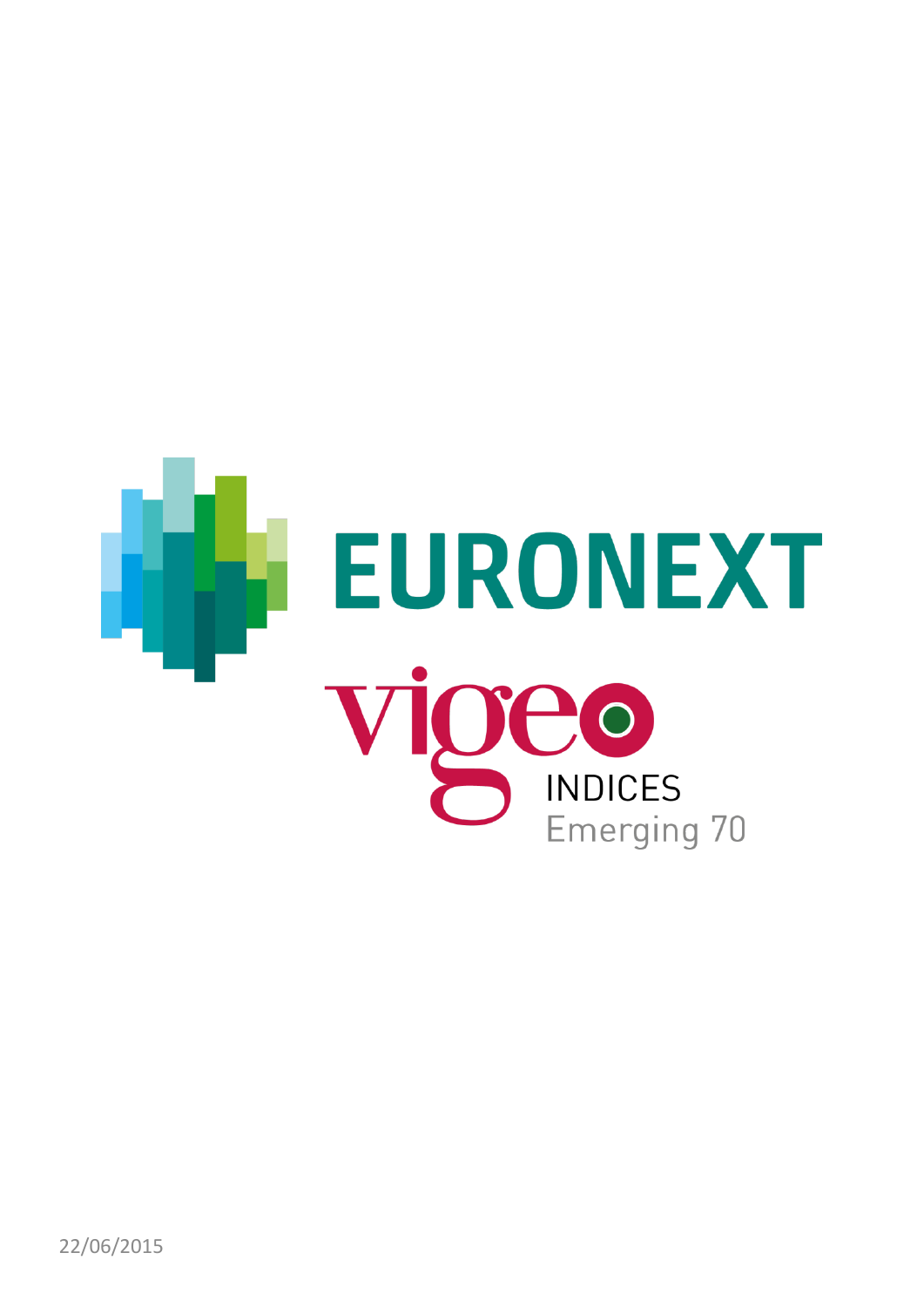

| Almacenes Exito SA                     | COG31PA00010        |
|----------------------------------------|---------------------|
| AngloGold Ashanti Ltd                  | ZAE000043485        |
| Arcelik AS                             | TRAARCLK91H5        |
| Aspen Pharmacare Holdings Ltd          | ZAE000066692        |
| Ayala Land Inc                         | PHY0488F1004        |
| Banque Marocaine du Commerce Exterieur | MA0000011835        |
| <b>Barloworld Ltd</b>                  | ZAE000026639        |
| <b>BRF SA</b>                          | BRBRFSACNOR8        |
| Cairn India Ltd                        | INE910H01017        |
| <b>Cementos Argos SA</b>               | COD38PA00046        |
| <b>Cemex Latam Holdings SA</b>         | EST01PA00013        |
| Cemex SAB de CV                        | MXP225611567        |
| Chunghwa Telecom Co Ltd                | TW0002412004        |
| Cia Energetica de Minas Gerais         | BRCMIGACNOR6        |
| Cielo SA                               | <b>BRCIELACNOR3</b> |
| CorpBanca SA                           | CLCORX290014        |
| Dr Reddy's Laboratories Ltd            | INE089A01023        |
| Duratex SA                             | BRDTEXACNOR3        |
| EDP - Energias do Brasil SA            | BRENBRACNOR2        |
| <b>Exxaro Resources Ltd</b>            | ZAE000084992        |
| Fomento Economico Mexicano SAB de CV   | MXP320321310        |
| Foschini Group Ltd                     | ZAE000148466        |
| Fresnillo PLC                          | GB00B2QPKJ12        |
| Gold Fields Ltd                        | ZAE000018123        |
| Hankook Tire Co Ltd                    | KR7161390000        |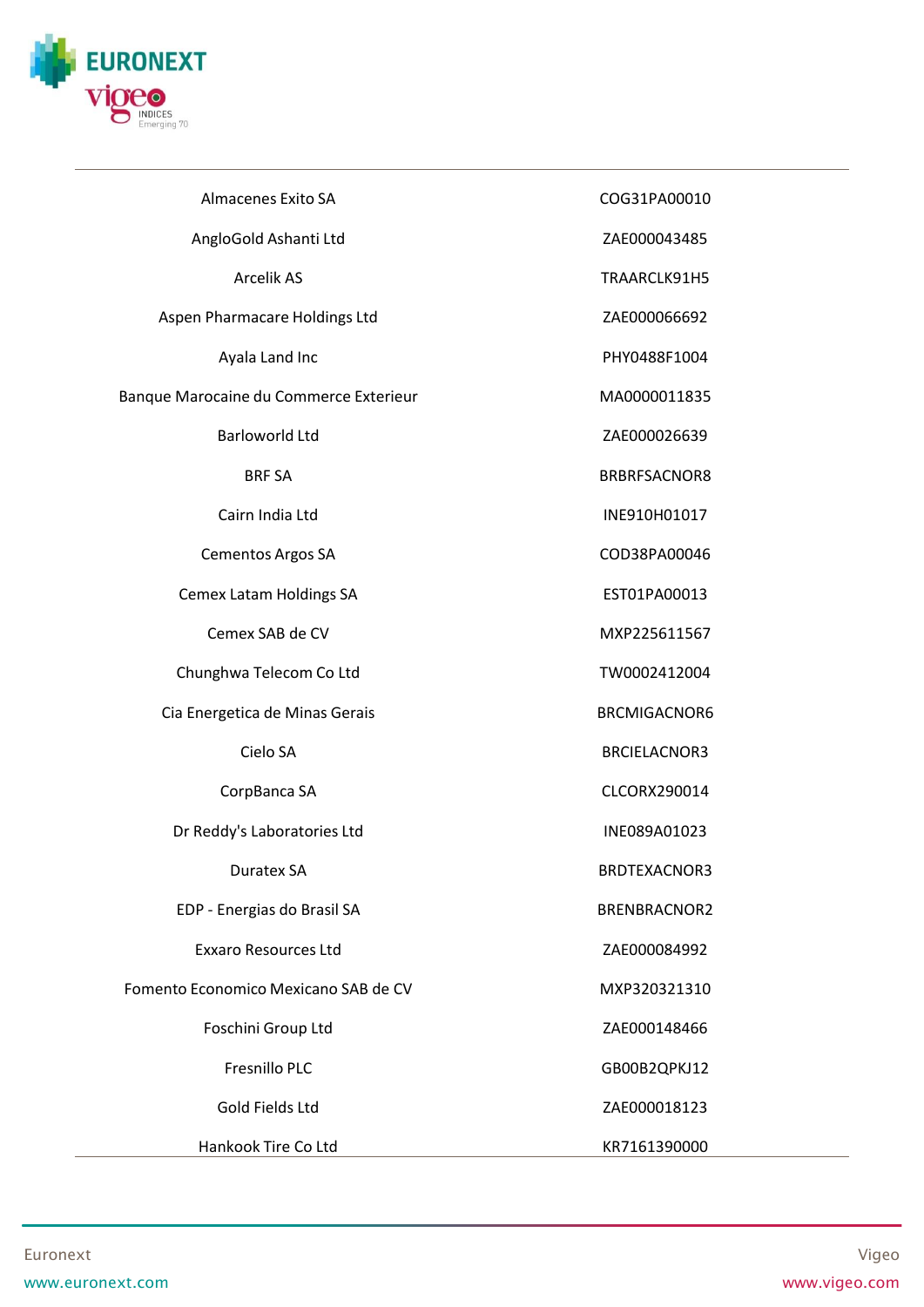

| Hellenic Telecommunications Organization | GRS260333000 |
|------------------------------------------|--------------|
| Hindalco Industries Ltd                  | INE038A01020 |
| <b>Hindustan Unilever LTD</b>            | INE030A01027 |
| Impala Platinum Holdings Ltd             | ZAE000083648 |
| Infosys Ltd                              | INE009A01021 |
| <b>ITC Ltd</b>                           | INE154A01025 |
| Itissalat Al-Maghrib                     | MA0000011488 |
| <b>JSW Steel Ltd</b>                     | INE019A01020 |
| Kumba Iron Ore Ltd                       | ZAE000085346 |
| LATAM Airlines Group S.A.                | CL0000000423 |
| Lenovo Group Ltd                         | HK0992009065 |
| LG Electronics Inc                       | KR7066570003 |
| Liberty Holdings Ltd                     | ZAE000127148 |
| Lonmin Plc                               | GB0031192486 |
| Mediclinic International Limited         | ZAE000074142 |
| MOL Hungarian Oil and Gas NyRt           | HU0000068952 |
| Natura Cosmeticos SA                     | BRNATUACNOR6 |
| Nedbank Group Ltd                        | ZAE000004875 |
| Nestle India Ltd                         | INE239A01016 |
| Oi SA                                    | BROIBRACNOR1 |
| Pegatron                                 | TW0004938006 |
| Pick n Pay Stores Ltd                    | ZAE000005443 |
| Polymetal Intl Plc                       | JE00B6T5S470 |
| Polyus Gold Co                           | RU000A0JNAA8 |
| PTT Exploration & Production PCL         | TH0355A10Z04 |